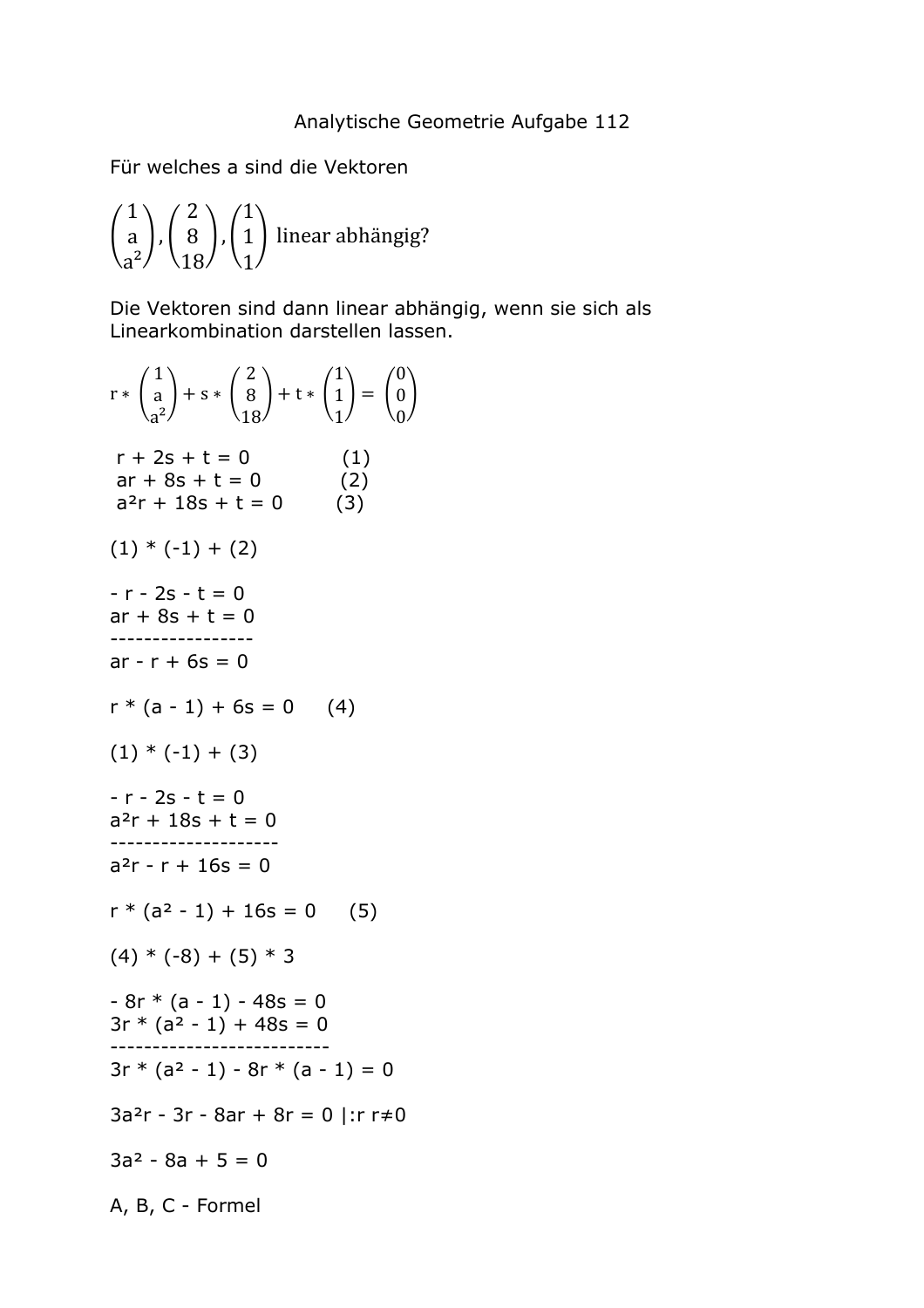$$
A = 3, B = -8, C = 3
$$
\n
$$
8 \pm \sqrt{(-8)^2 - 4 \cdot 3 \cdot 5} \quad 8 \pm 2
$$
\n
$$
a_{1,2} = \frac{2 \cdot 3}{2 \cdot 3} \quad 6
$$
\n
$$
a_1 = 1, a_2 = \frac{5}{-8}
$$

Beispiel für a = 1:

$$
r * {1 \choose 1} + s * {2 \choose 8} + t * {1 \choose 1} = {0 \choose 0}
$$
  
\n
$$
r + 2s + t = 0 \qquad (1)
$$
  
\n
$$
r + 8s + t = 0 \qquad (2)
$$
  
\n
$$
r + 18s + t = 0 \qquad (3)
$$
  
\n
$$
(1) * (-1) + (2)
$$
  
\n
$$
-r - 2s - t = 0
$$
  
\n
$$
r + 8s + t = 0
$$
  
\n
$$
r + 8s + t = 0
$$
  
\n
$$
r + 8s + t = 0
$$
  
\n
$$
r + 8s + t = 0
$$
  
\n
$$
s = 0 | :6
$$
  
\n
$$
s = 0
$$
  
\nEingesetzt in (1)

 $r + t = 0$  |-t

 $r = -t$ 

Beispiel:

t = 1, r = -1, s = 0  
\n- 1 \* 
$$
\begin{pmatrix} 1 \\ 1 \\ 1 \end{pmatrix}
$$
 + 0 \*  $\begin{pmatrix} 2 \\ 8 \\ 18 \end{pmatrix}$  + 1 \*  $\begin{pmatrix} 1 \\ 1 \\ 1 \end{pmatrix}$  =  $\begin{pmatrix} 0 \\ 0 \\ 0 \end{pmatrix}$   
\nBeispiel a = ---:  
\n3